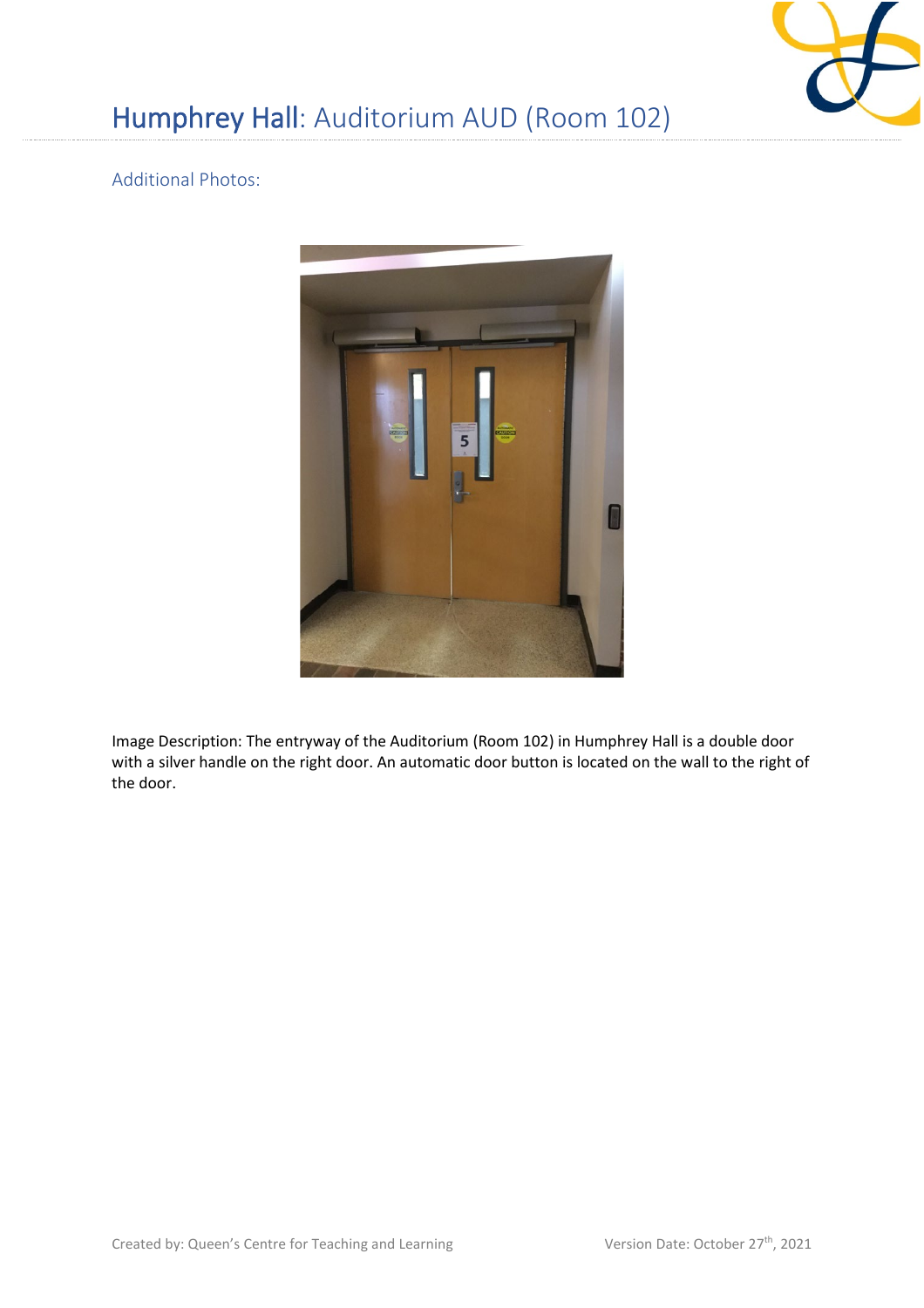

Image Description: Image of the podium at the front of the classroom. This podium is height adjustable. A phone is located on the right side of the podium, in the keyboard drawer.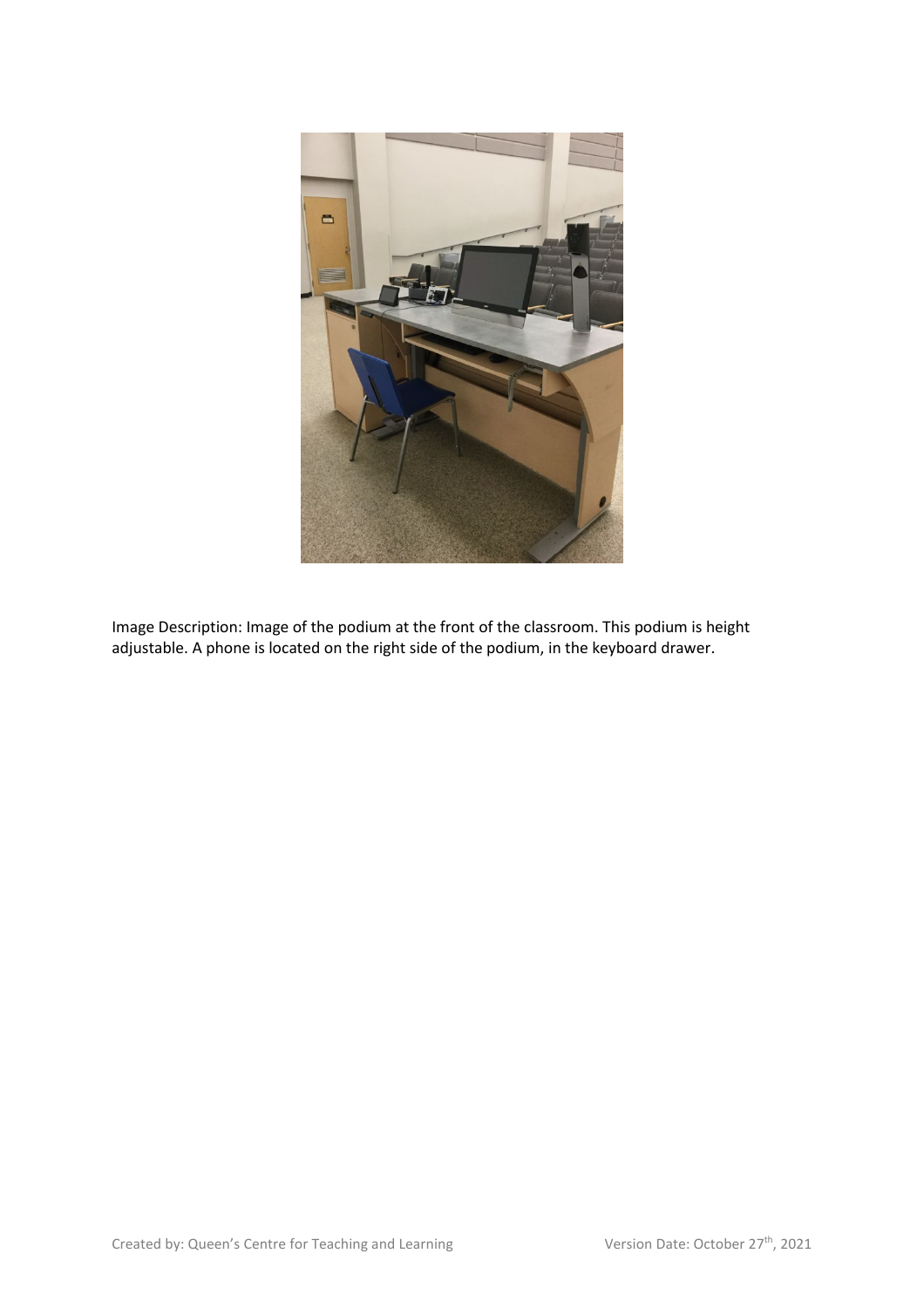

Image Description: View of the classroom from the instructor's podium. There are multiple rows of auditorium chairs for students. Chairs are arranged in rows with tiered steps to access the middle and back area of the room. Entry door to the classroom is located at the back of the classroom to the left.